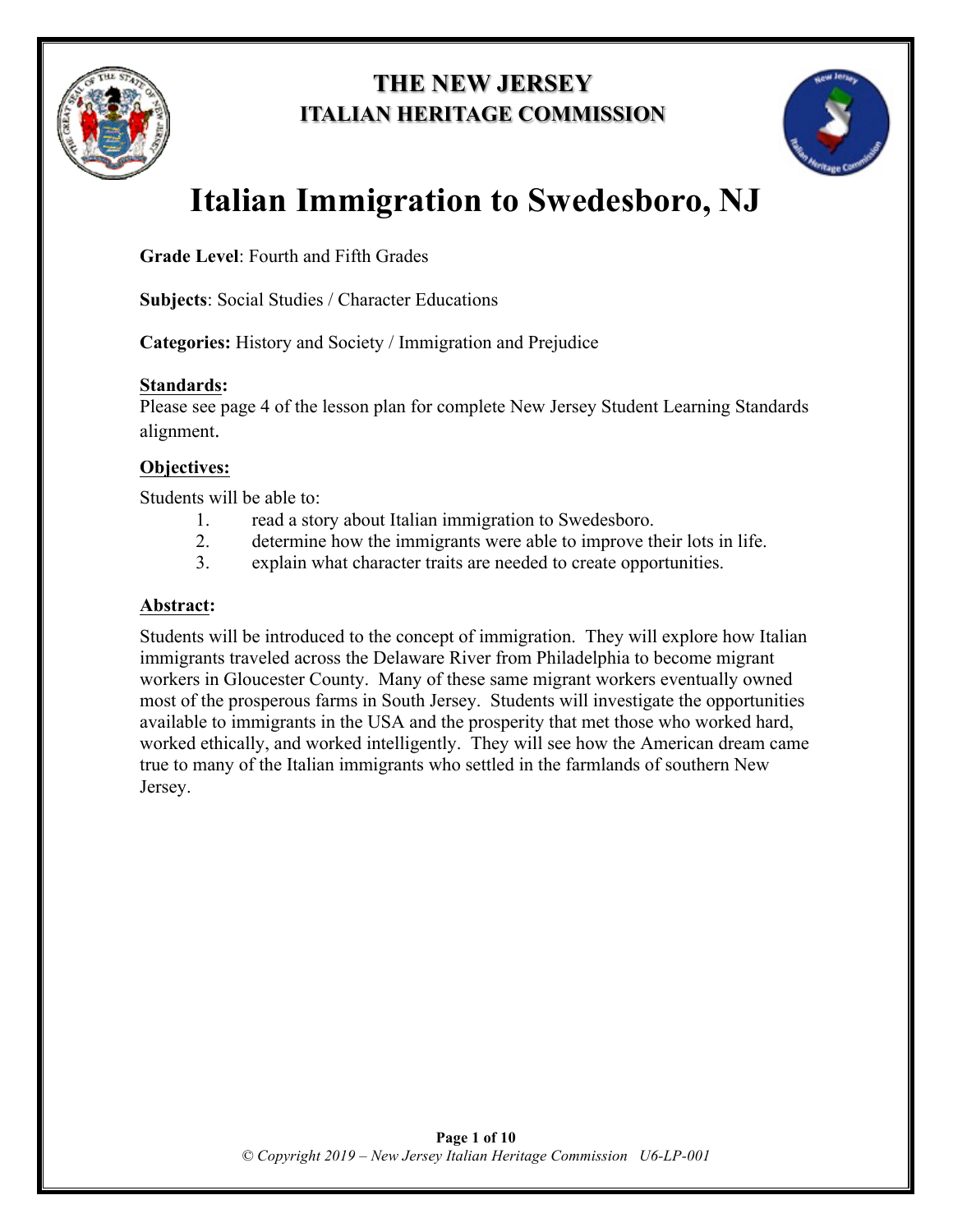#### **Background:**

At one time in New Jersey's history, Italians made up the largest single ethnic group in the state. Earlier, after Italian unification in 1861, Italians began to arrive in large numbers. Approximately <sup>3</sup>/<sub>4</sub> of these immigrants came from the Mezzogiorno (a region of Italy stretching down the Italian peninsula south of an imaginary line that starts between Rome and Naples to Ancona on the Adriatic Sea) and from Sicily. The majority of the people emigrating from Italy were impoverished peasants, living in a near subsistence economy that was moving towards a cash market economy. The search for cash in the new economy led many Italians into the cities or to foreign lands. They came to America in search to work in the burgeoning factories of the American Industrial Revolution. These factories included silk, cotton, and porcelain mills. Some Italians were skilled masons, stonecutters and sculptors, and found work building many of the churches in New Jersey; women were seamstresses in the garment factories. Many settled in large urban centers such as Trenton, Newark, Paterson, and Jersey City. By the 1930s, Italian agrarian colonies were present in Vineland, Hammonton and southwestern Gloucester County where Italians worked on farms as seasonal workers. In each area where Italians were present, smaller regional communities existed, with "paesani" from one area or village would settle together for social or economic security.

#### **Procedure:**

- I. Give students some of the above background in terms that they can understand.
- II. Ask them:
	- a. Why would people move to a strange, new land?
	- b. How bad must have things been in the old country for entire families to move to a new land in search of opportunities?
	- c. What type of fears would you have if your parents moved to a foreign land, where they did not speak English?
	- d. How must have young Italian boys and girls felt when they moved to New Jersey from Italy.
- III. Have students read the article "Immigration".
- IV. Once they read the article, have the students answer the questions on "Immigration.
- V. Ask students to create a flyer to a foreign country inviting people to come to America to work.
	- a. Have them focus on the opportunities available in America.
	- b. Have them point out to successful precedents like the Italians of Swedesboro and Woolwich Township, New Jersey.

#### **Assessment:**

The teacher will evaluate the students' answers from the initial discussion and the question from the essay to check for understanding.

The teachers will evaluate the students' flyer to determine their level of comprehension. **Extension:**

#### **Page 2 of 10**

*© Copyright 2019 – New Jersey Italian Heritage Commission U6-LP-001*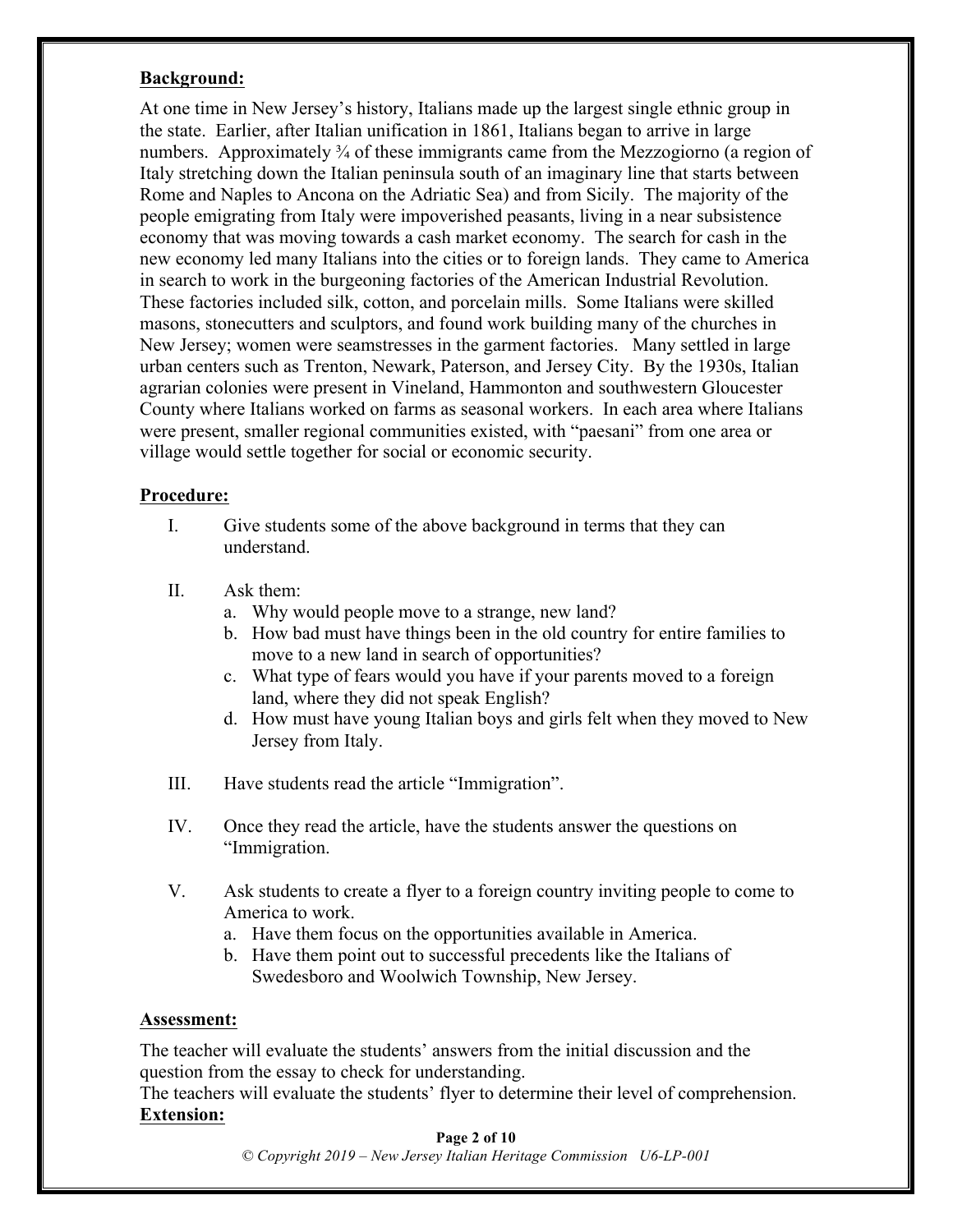Have students pretend they are the immigrants who ended up buying the farms around Swedesboro. Tell them to write a short paragraph giving advice to their grandchildren and great-grandchildren about how to overcome adversity and create a successful career in the United States.

#### **Teacher Resources:**

American Passage: The History of Ellis Island, Harper Collins Publishers, 2010, Vincent J. Cannato.

Teaching Italian American Literature, Film, and Popular Culture, The Modern Language Association of America, New York, 20120, Edited by Edvige Giunta and Kathleen Zamboni McCormick.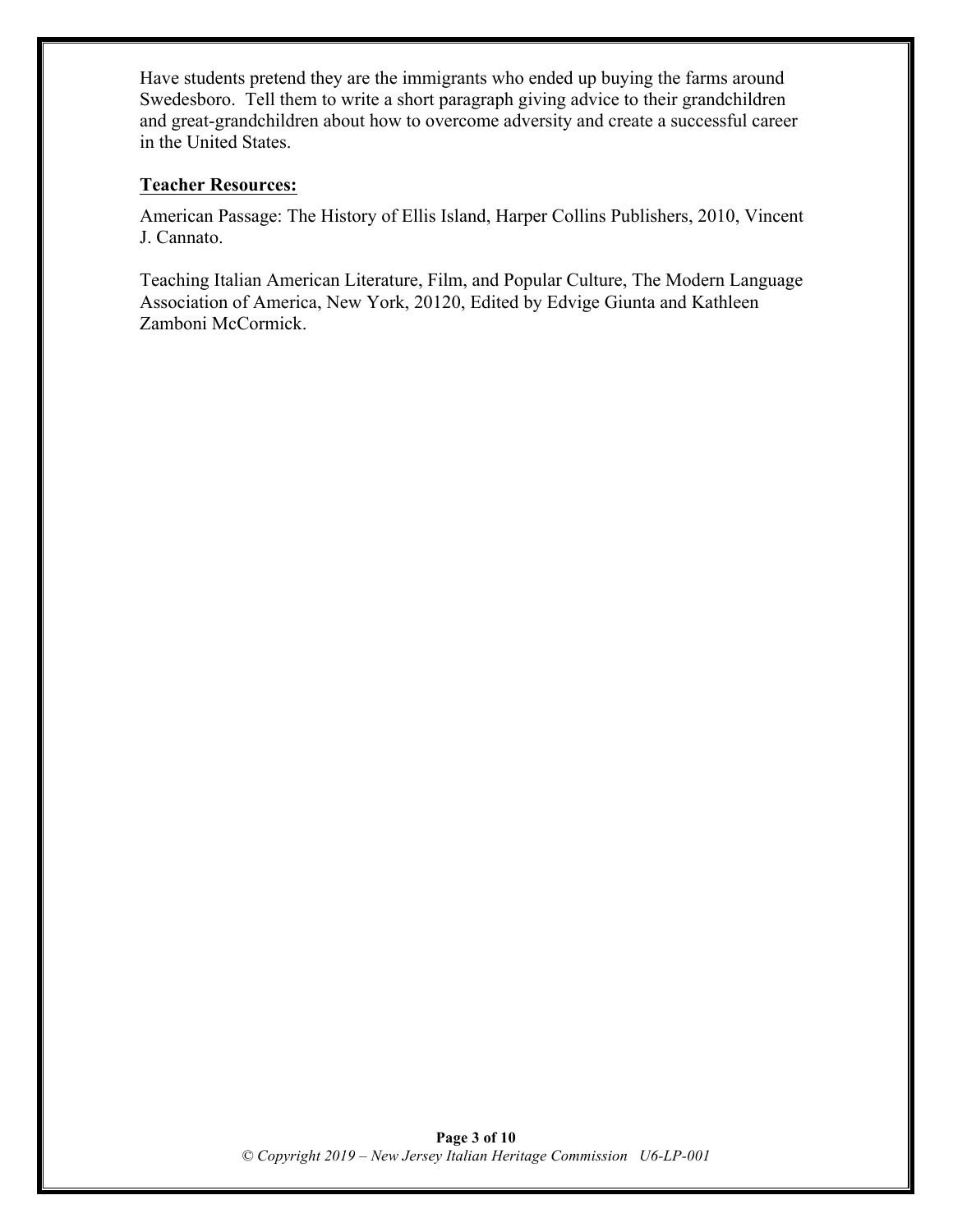## **New Jersey Student Learning Standards**

#### **Social Studies**

- 6.1.4.B.7 Explain why some locations in New Jersey and the United States are more suited for settlement than others.
- 6.1.4.D.2 Summarize reasons why various groups, voluntarily and involuntarily, immigrated to New Jersey and America, and describe the challenges they encountered.

### **English Language Arts**

#### RI.4.1

Refer to details and examples in a text and make relevant connectionswhen explaining what the text says explicitly and when drawing inferences from the text.

#### RI.4.3

Explain events, procedures, ideas, or concepts in a historical, scientific, or technical text, including what happened and why, based on specific information in the text.

#### RI.4.5

Describe the overall structure (e.g., chronology, comparison, cause/effect, problem/solution) of events, ideas, concepts, or information in a text or part of a text.

#### RI.5.1

Quote accurately from a text when explaining what the text and make relevant connections when drawing inferences from the text.

#### RI.5.3

Explain the relationships or interactions between two or more individuals, events, ideas, or concepts in a historical, scientific, or technical text based on specific information in the text.

#### RI.5.5

Compare and contrast the overall structure (e.g., chronology, comparison, cause/effect, problem/solution) of events, ideas, concepts, or information in two or more texts.

#### W.4.2a

Introduce a topic clearly and group related information in paragraphs and sections; include formatting (e.g., headings), illustrations, and multimedia when useful to aiding comprehension.

#### W.5.2a

Introduce a topic clearly to provide a focus and group related information logically; include text features such as headings.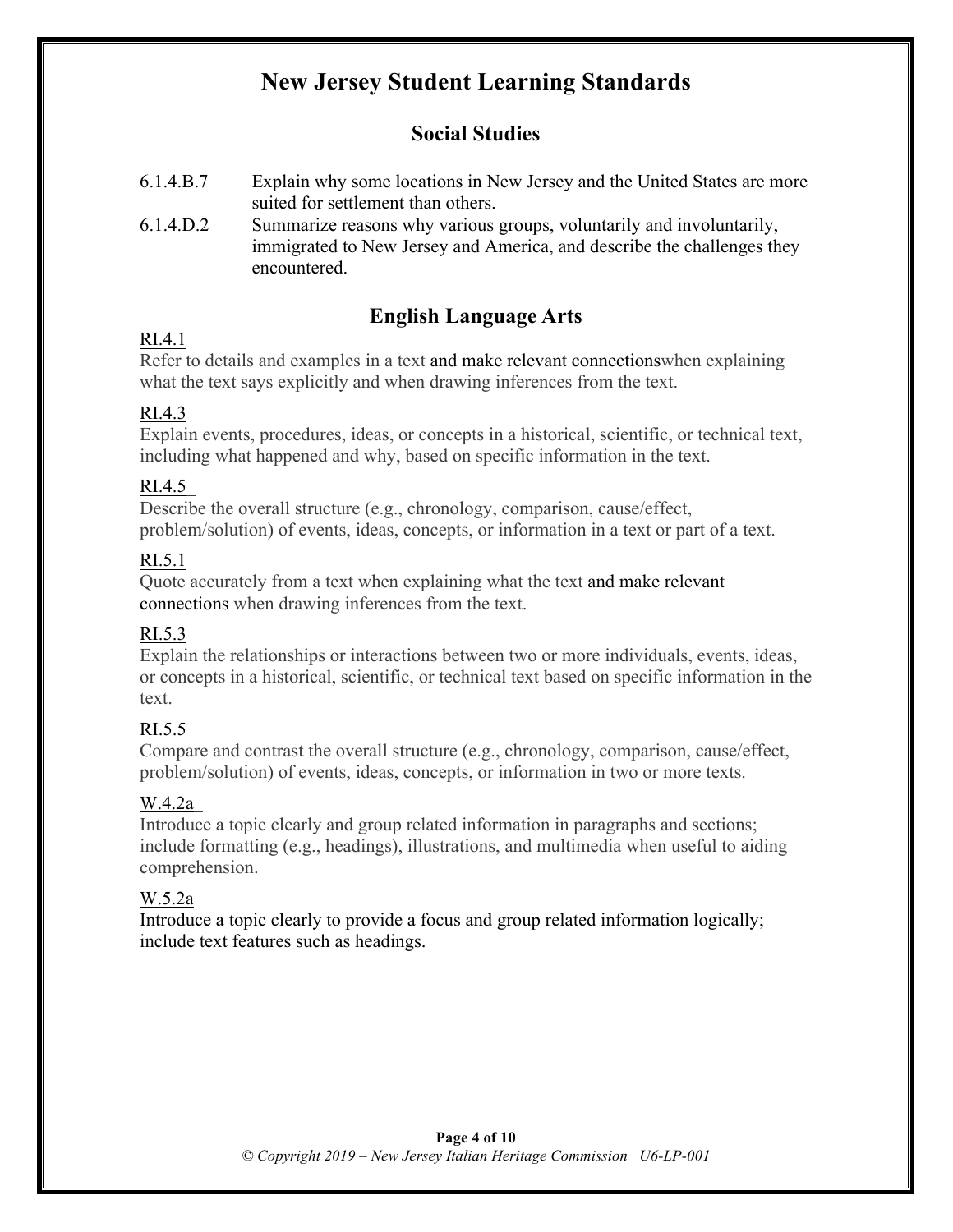# **Flyer Rubric**

**Requirements Scoring The Flyer tells people where to come to The Flyer tells people why the should come The Flyer tells people what opportunities are in store for them The Flyer gives an example of a previous success**

**Correctly meets all five requirements 5 points Correctly meets four of the five requirements 4 points Correctly meets three of the five requirements 3 points Correctly meets two of the five requirements 2 points The Flyer is neat Correctly meets one of the requirements 1 points Meets none of the requirements 0 points**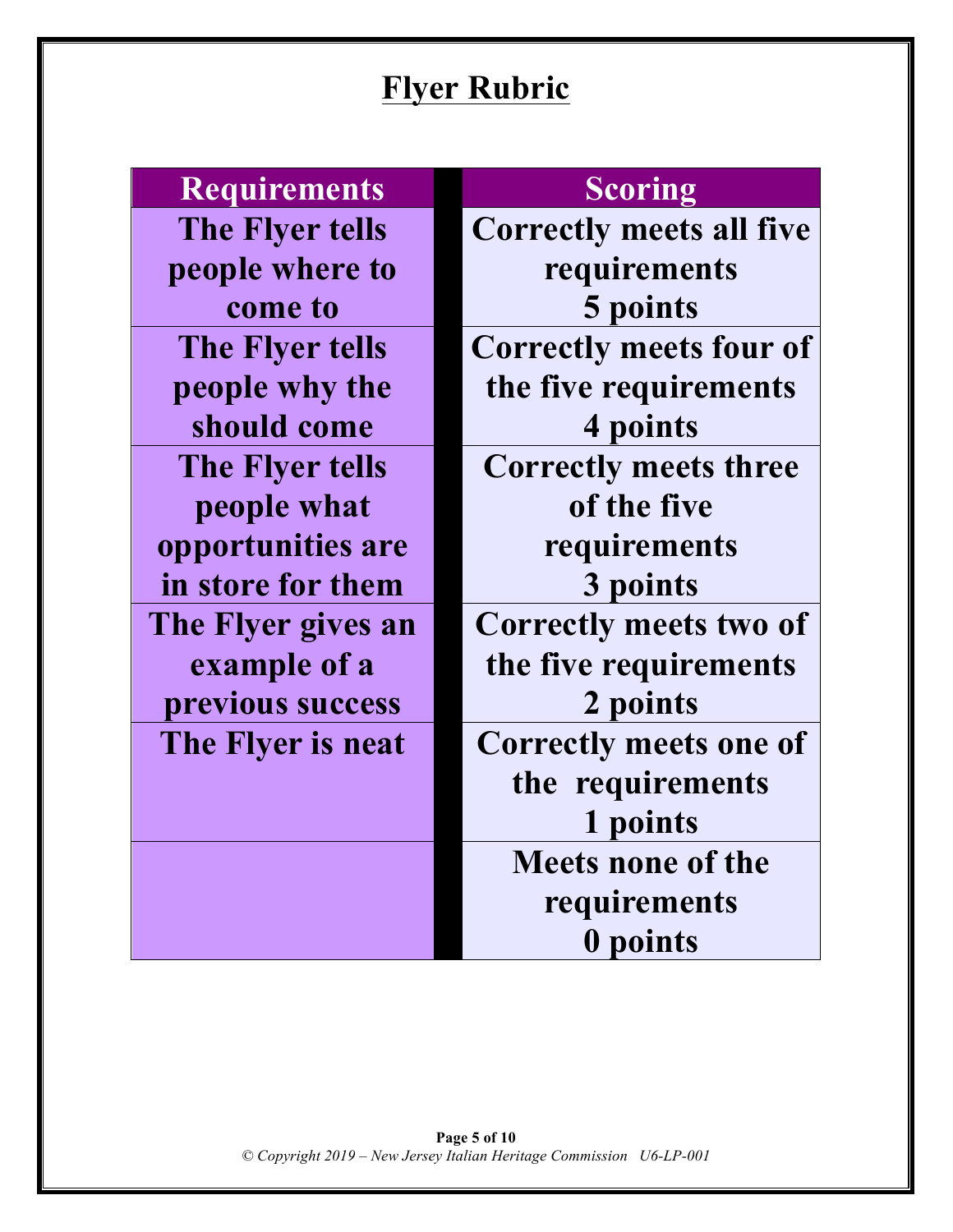## **Supplemental Information** Italian Immigration to Swedesboro, NJ

During the first couple of decades of the  $20<sup>th</sup>$  century, many Italians moved from Italy to seek better opportunities in the United States. They would often work for enough cash to return to Italy, so they could buy land and farms for themselves. Others used their money to bring family members over to the New World. Many of these immigrants had worked the land in Italy as agricultural laborers. Once they came to American cities, many began to work in factories. Others, however, found opportunities to again work the land in states such as, California, Florida, Louisiana, and New Jersey.

A large number of Italians had immigrated to Philadelphia and had settled in the South Philadelphia section of the city. Some quickly took advantage of opportunities they heard of across the Delaware River in Gloucester County, New Jersey. New Jersey farmers needed strong men to work their bountiful fields, starting with plowing and planting in the Spring and ending with harvesting each Fall. Italian men would seasonally leave their families in South Philadelphia and live together in barracks that were set up on farms around Swedesboro, in Woolwich, Township.

Over the years, Italian families worked hard in the hot summer sun, helping to supply the nation with much needed crops. Many would save their meager wages until they had enough money to actually buy the farms they had worked so hard on. Soon, most of the farms around Swedesboro were owned by the former migrant workers from Italy. They continued their industrious traditions and developed many prosperous farms throughout Gloucester County.

Most of the Italian farmers around Swedesboro attended St. Joseph's Catholic Church in town and brought with them their ancient traditions from the island of Sicily in Italy. Annually, the new Americans would celebrate their heritage with a Mass and an Italian festival honoring three Sicilian brothers, St. Alphius, St. Philadeiphus, and St. Cyrinus. The brothers had been martyred for their faith, by the ancient Romans in 251 AD. The brothers were from the same region of Sicily as were most of the Italian farmers who now lived around Swedesboro. A small taste of Sicilian tradition reminded the farming families of their proud Italian heritage. The tradition brought to New Jersey from Sicily is still celebrated by Italian Americans and other Americans in Swedesboro today.

The children, grandchildren, and great-grandchildren of the original Italian settlers continue to live in the Swedesboro area; many still operating prosperous family farms. Others have moved on to different occupations and have sold their farms to developers for millions of dollars.

The story of Italian immigration to Gloucester County is a story of sacrifice, hard work, dedication to family, and eventual success and prosperity. The story of Italian immigration is an American story-- the story of why America is such a great country today.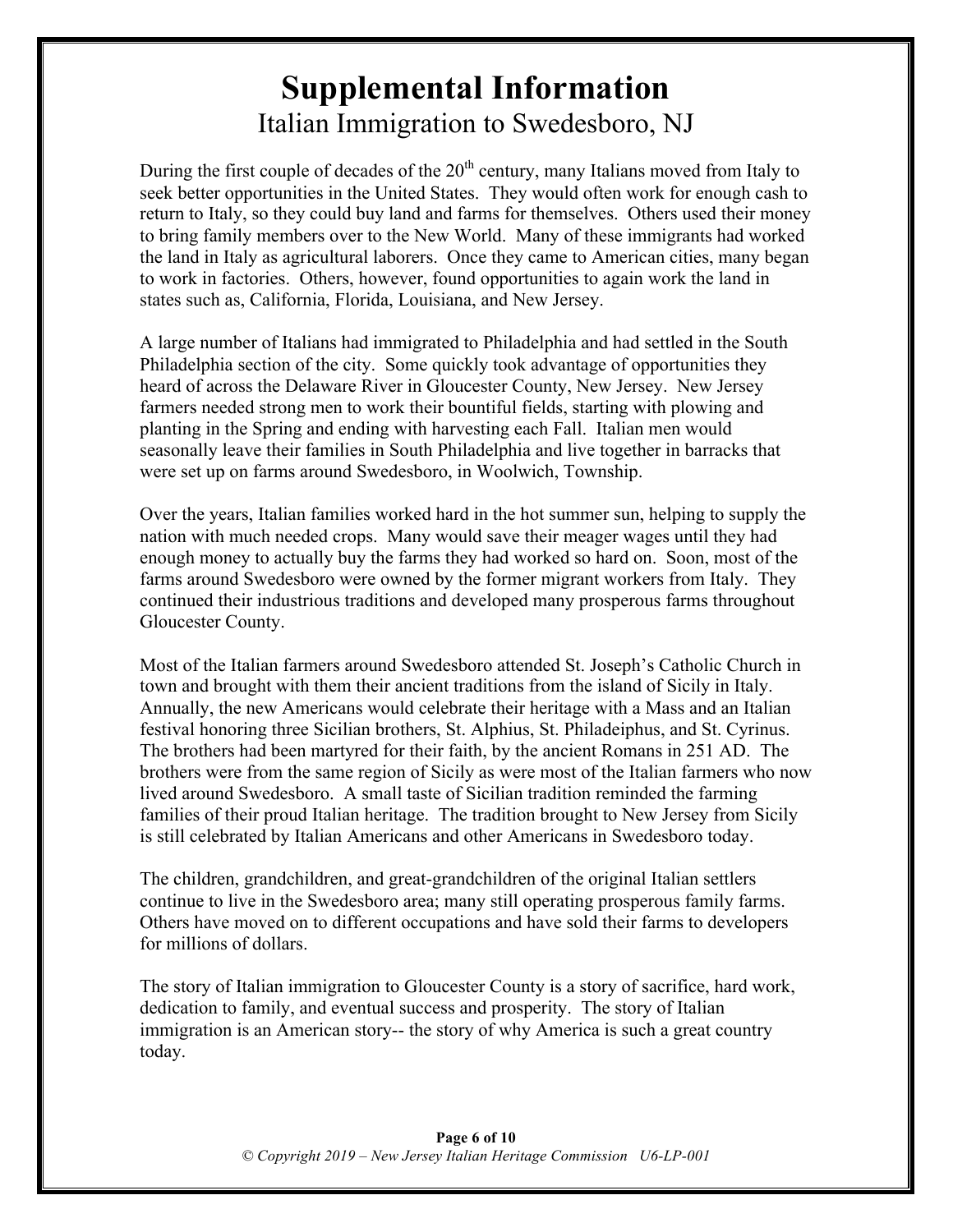## **Immigration to Swedesboro, NJ**

Name: **Date: Date:** 

#### **Directions:**

Answer the following based on your reading of the "Italian Immigration to Swedesboro, NJ"

1. Why would so many Italians emigrate from Italy to the United States during the early years of the twentieth century?

2. Why would many Italians who came to America want to return to Italy?

3. Even though many Italians worked in factories in Philadelphia, why was it natural for many Italians to want to work in the fields in South Jersey?

4. Why did many Italians buy farms in Gloucester County?

**Page 7 of 10** *© Copyright 2019 – New Jersey Italian Heritage Commission U6-LP-001*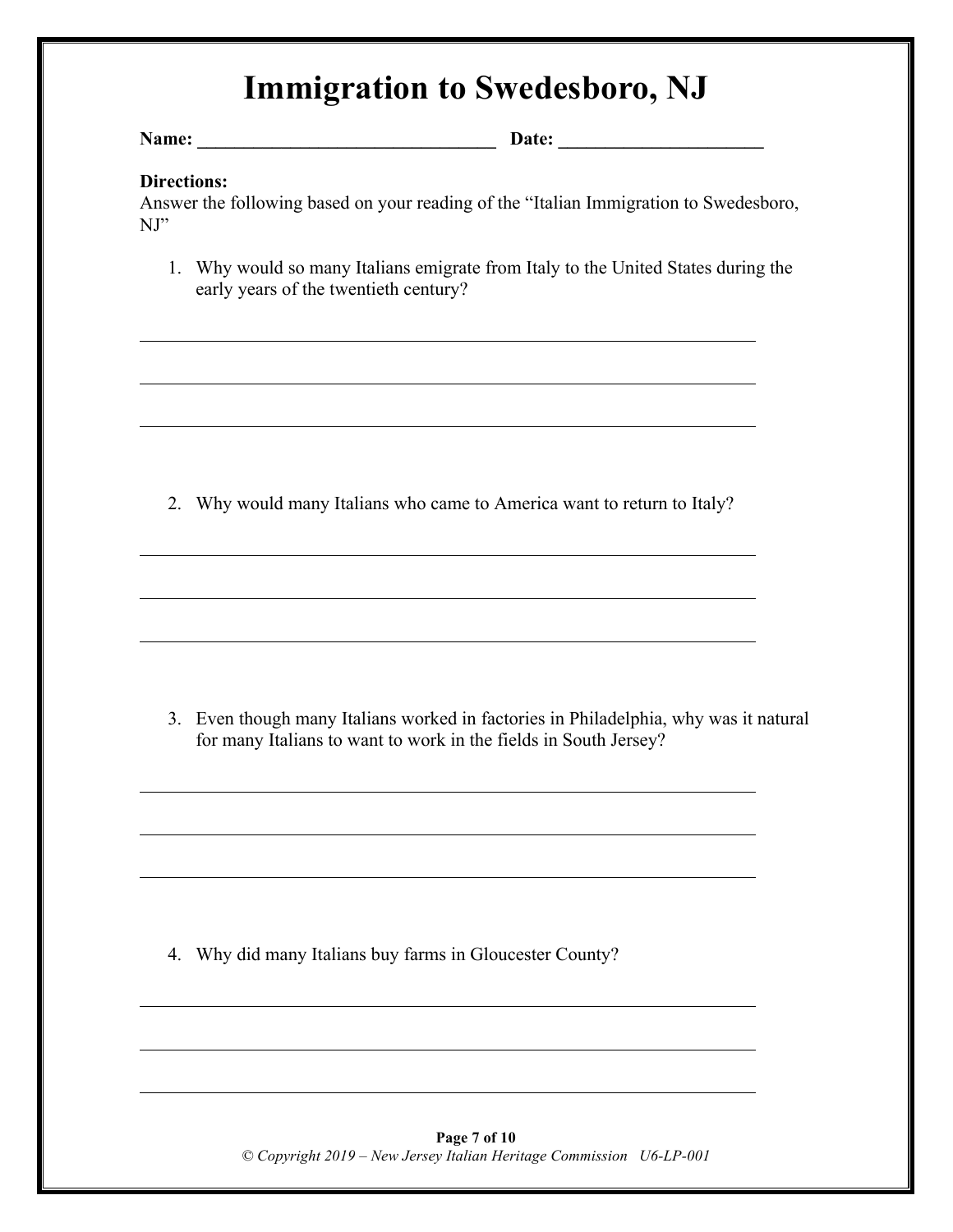**Page 8 of 10** *© Copyright 2019 – New Jersey Italian Heritage Commission U6-LP-001*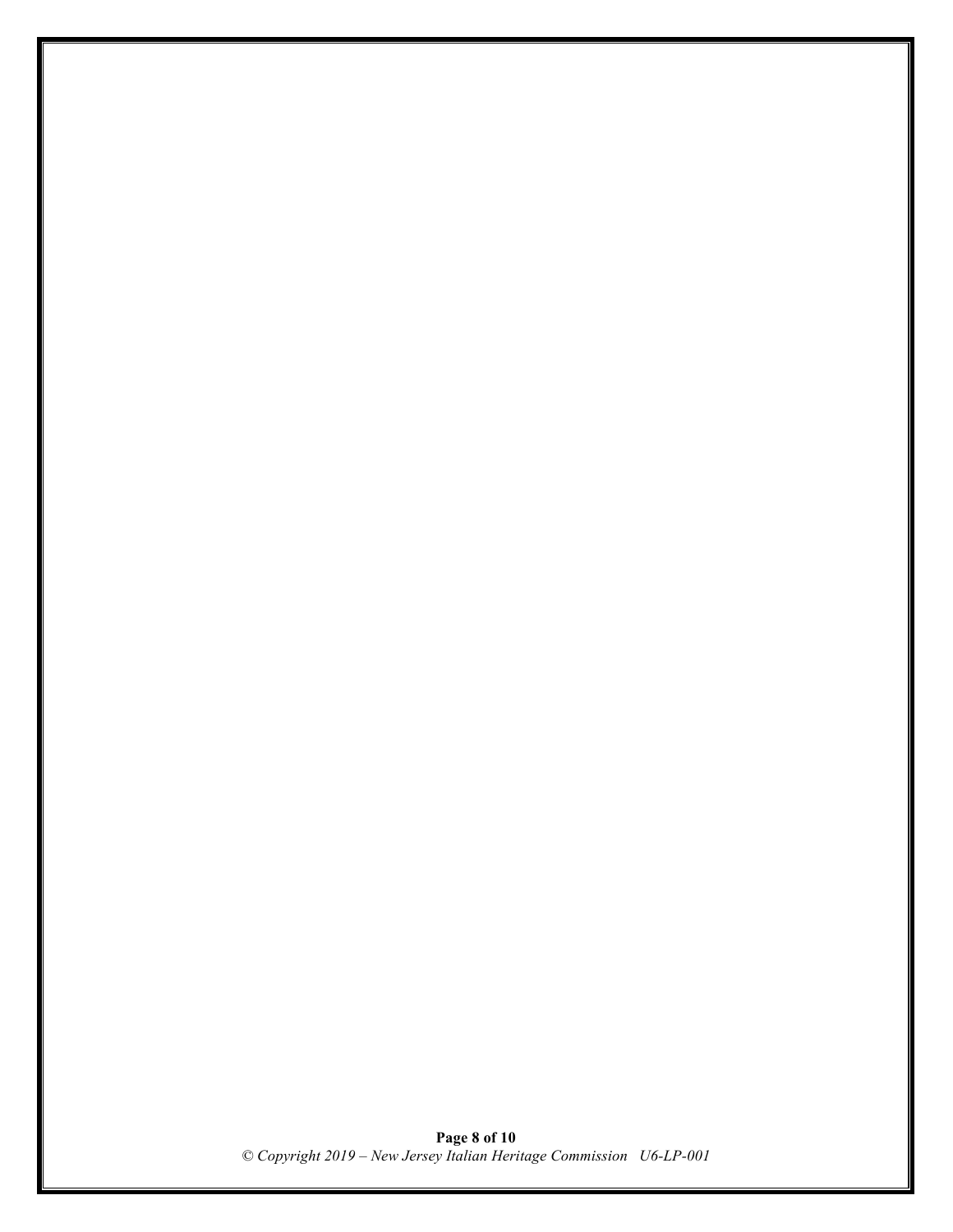| 5. Why do Swedesboro Italians still celebrate the lives of ancient Roman citizens? |  |  |  |
|------------------------------------------------------------------------------------|--|--|--|
|                                                                                    |  |  |  |

6. What does the story of the Swedesboro Italians tell you about the men and families who settled there?